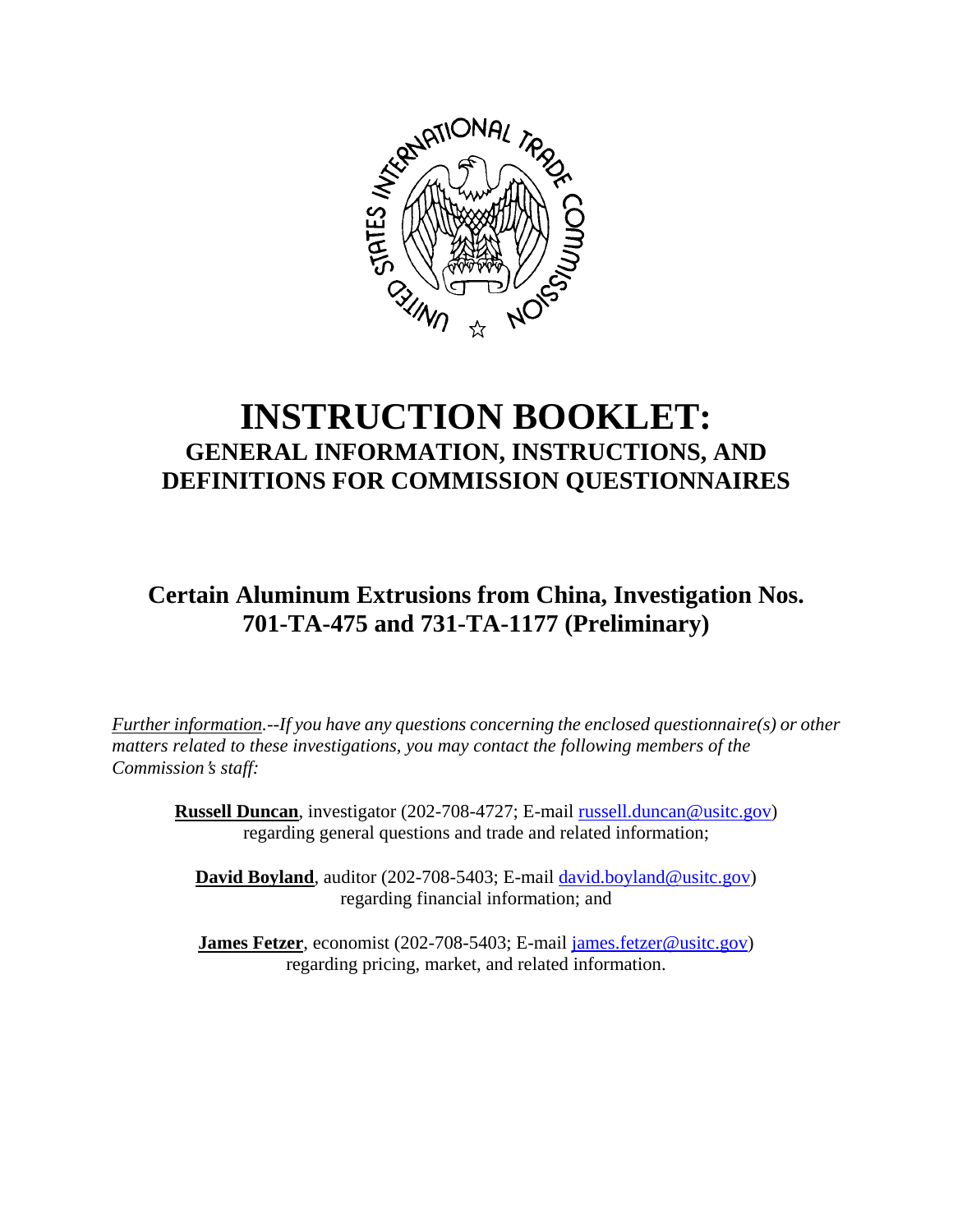### **GENERAL INFORMATION**

(Instructions Manual, in Inv. Nos. 701-TA-475 and 731-TA-1177, Certain Aluminum Extrusions from China (Preliminary))

**Background.--**These investigations were instituted in response to a petition filed on March 31, 2010, by the Aluminum Extrusions Fair Trade Committee ("Committee")<sup>1</sup> and the United Steel, Paper and Forestry, Rubber, Manufacturing, Energy, Allied Industrial and Service Workers International Union ("USW"). Countervailing and/or antidumping duties may be assessed on imports of certain aluminum extrusions from China as a result of these investigations if the U.S. International Trade Commission ("Commission") makes an affirmative determination of injury, threat, or material retardation, and if the U.S. Department of Commerce ("Commerce") makes an affirmative determination of subsidization and/or dumping.

Questionnaires and other information pertinent to these investigations are available at on the Commission's website (www.usitc.gov), under the "Investigations: antidumping and countervailing duty" (right-hand side of home page). Address all correspondence to the United States International Trade Commission, Washington, DC 20436. Hearing-impaired individuals can obtain information regarding these investigations via the Commission's TDD terminal (202-205-1810).

**Due date of questionnaire(s).--**Return the completed questionnaire(s) to the United States International Trade Commission by no later than:

# **APRIL 14, 2010**

Please make sure the completed questionnaire(s) is sent to the attention of Russell Duncan (russell.duncan@usitc.gov). Return only one copy of the completed questionnaire(s), but please keep a copy for your records so that you can refer to it if the Commission staff contacts you with any questions during the course of the investigations.

- **Service of questionnaire response(s).**--In the event that your firm is a party to these investigations, you are required to serve a copy of the questionnaire(s), once completed, on other parties to the proceeding that are subject to administrative protective order (see 19 CFR  $\S$  207.7). A list of such parties is maintained by the Commission's Secretary and may be obtained by calling 202-205-1803. A certificate of service must accompany the copy of the completed questionnaire(s) you submit (see 19 CFR  $\S$  207.7).
- **Confidentiality.--**The commercial and financial data furnished in response to the enclosed questionnaire(s) that reveal the individual operations of your firm will be treated as confidential by the Commission to the extent that such data are not otherwise available to the public and will not be disclosed except as may be required by law (see 19 U.S.C. § 1677f). Such confidential information will not be published in a manner that will reveal the individual operations of your firm; however, nonnumerical characterizations of numerical business proprietary information (such as discussion of trends) will be treated as confidential business information only at the request of the submitter for good cause shown.
- **Verification.--**The information submitted in the enclosed questionnaire(s) is subject to audit and verification by the Commission. To facilitate possible verification of data, please keep all your workpapers and supporting documents used in the preparation of the questionnaire response(s).

 <sup>1</sup> The Committee is comprised of the following members: Aerolite Extrusion Company, Younstown, OH; Alexandria Extrusion Company, Alexandria, MN; Benada Aluminum of Florida, Inc., Medley, FL; William L. Bonnell Company, Inc., Newnan, GA; Frontier Aluminum Corporation, Corona, CA; Futura Industries Corporation, Clearfield, UT; Hydro Aluminum North America, Inc., Linthicum, MD; Kaiser Aluminum Corporation, Foothill Ranch, CA; Profile Extrusion Company, Rome, GA; Sapa Extrusions, Inc., Des Plaines, IL; and Western Extrusions Corporation, Carrollton, TX.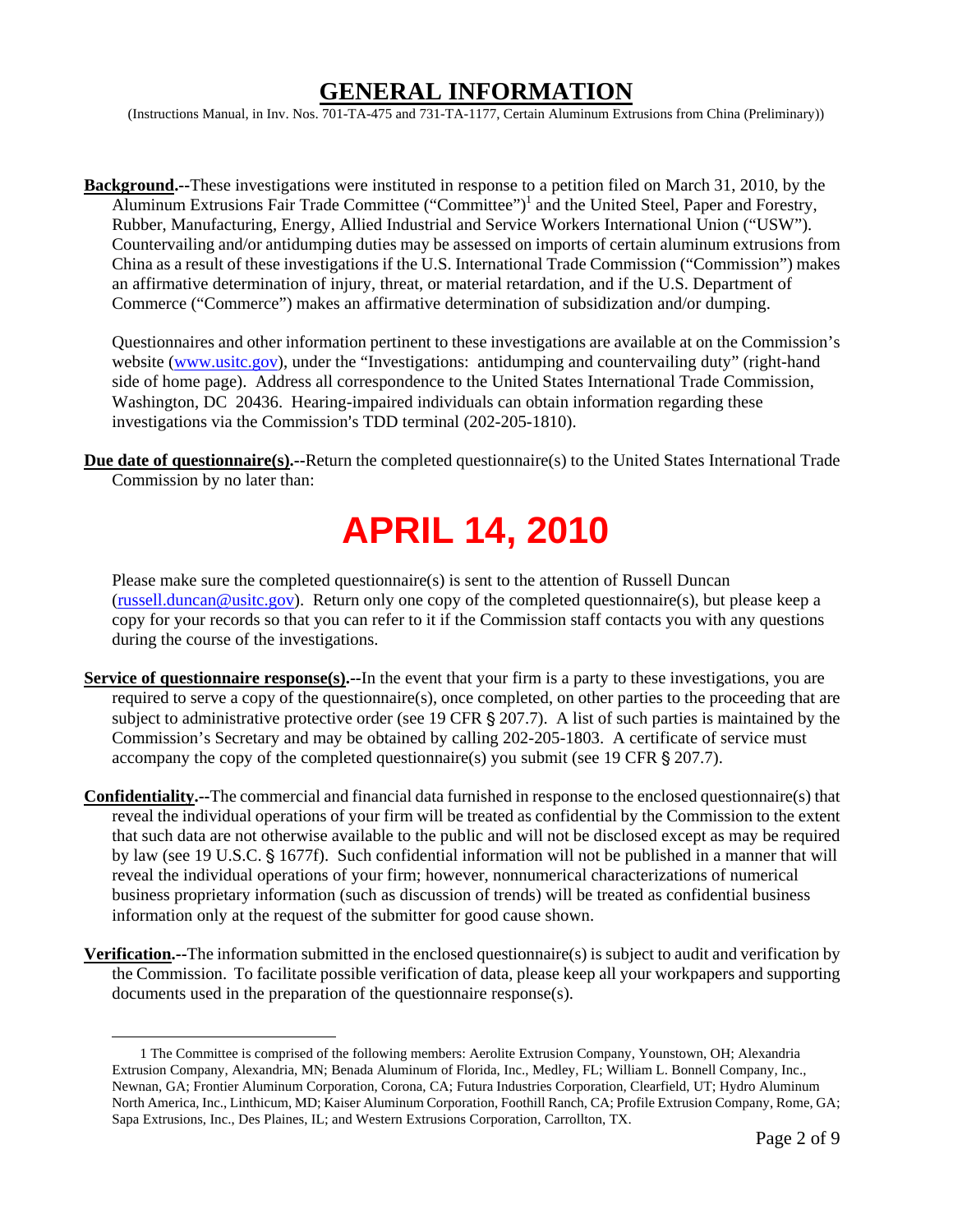### **GENERAL INFORMATION--***Continued*

(Instructions Manual, in Inv. Nos. 701-TA-475 and 731-TA-1177, Certain Aluminum Extrusions from China (Preliminary))

**Release of information.--**The information provided by your firm in response to the questionnaire(s), as well as any other business proprietary information submitted by your firm to the Commission in connection with the investigations, may become subject to, and released under, the administrative protective order provisions of the Tariff Act of 1930 (19 U.S.C. § 1677f) and section 207.7 of the Commission's Rules of Practice and Procedure (19 CFR  $\S 207.7$ ). This means that certain lawyers and other authorized individuals may temporarily be given access to the information for use in connection with these investigations or other import-injury investigations conducted by the Commission on the same or similar merchandise; those individuals would be subject to severe penalties if the information were divulged to unauthorized individuals. In addition, if your firm is a U.S. producer, the information you provide on your production and imports of certain aluminum extrusions and your responses to the questions in Part I of the producer questionnaire will be provided to the U.S. Department of Commerce, upon its request, for use in connection with (and only in connection with) its requirement pursuant to section  $702(c)(4)/732(c)(4)$  of the Act (19 U.S.C.  $\frac{1}{2}$  1671a(c)(4)/1673a(c)(4)) to make a determination concerning the extent of industry support for the petition requesting these investigations. Any information provided to Commerce will be transmitted under the confidentiality and release guidelines set forth above. Your response to these questions constitutes your consent that such information be provided to Commerce under the conditions described above.

### **INSTRUCTIONS**

(Instructions Manual, in Inv. Nos. 701-TA-475 and 731-TA-1177, Certain Aluminum Extrusions from China (Preliminary))

- **Answer all questions.--**Do not leave any question or section blank unless a questionnaire expressly directs you to skip over certain questions or sections. If the answer to any question is "none," write "none." **If information is not readily available from your records in exactly the form requested, furnish carefully prepared estimates--and indicate in the footnotes of the table(s) in which line items estimates were used.** Answers to questions and any necessary comments or explanations should be supplied in the space provided or on separate sheets attached to the appropriate page of the questionnaire(s).
- **Consolidate all U.S. establishments.--**Report the requested data for your establishment(s) located in the United States (including Puerto Rico). Firms operating more than one establishment should combine the data for all establishments into a single report.
- **Electronic completion.--**Your firm is encouraged to complete the questionnaire electronically in MS Word format, although hand-written and typewriter-written responses will be accepted. The MS Word version of the questionnaire(s) is available online at the ITC web page for these investigations or directly from the Commission's Investigator, Russell Duncan (202-708-4727, russell.duncan@usitc.gov). Please note that you have several options for submitting the questionnaire(s), once completed, as detailed under "submission instructions" below.
- **Submission instructions.--**Questionnaires may be submitted to the Commission in either paper or electronic form as indicated on the following page.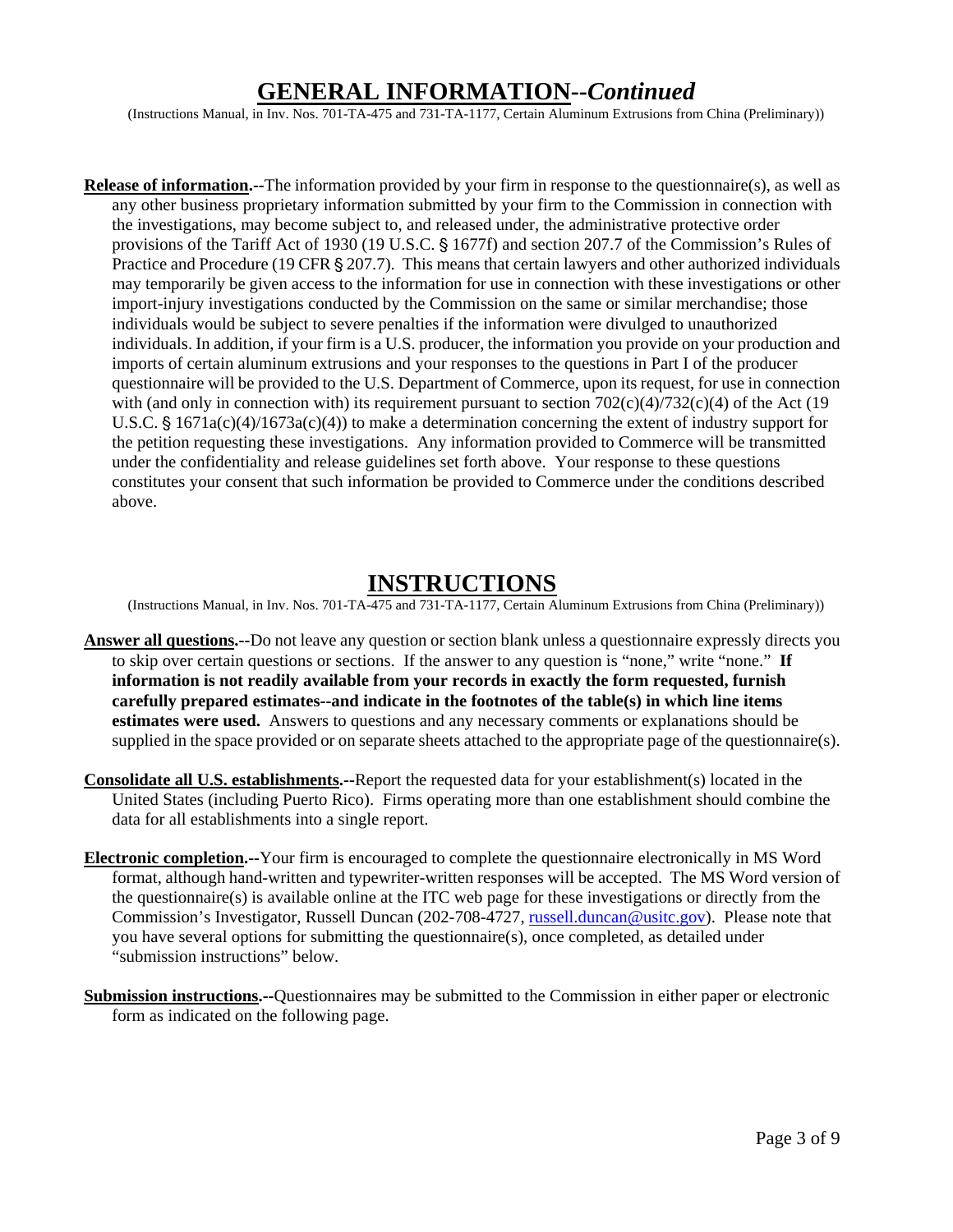### **INSTRUCTIONS--***Continued*

(Instructions Manual, in Inv. Nos. 701-TA-475 and 731-TA-1177, Certain Aluminum Extrusions from China (Preliminary))

#### **OPTIONS FOR PAPER FORM SUBMISSIONS**

#### **1) Overnight mail service.--**Mail to the following address:

#### **United States International Trade Commission Office of Investigations, Room 615 500 E Street SW Washington, DC 20024**

**2) Fax.--**Fax to 202.205.3205.

.

**3) U.S. mail.--**Mail to the address above, but using zip code 20436. (This option is not recommended as U.S. mail sent to government offices undergoes additional processing to screen for hazardous materials; this additional processing results in substantial delays in delivery).

#### **OPTIONS FOR ELECTRONIC SUBMISSIONS**

This questionnaire is available as a "fillable" form in MS Word format on the Commission's website at:

http://www.usitc.gov/trade\_remedy/731\_ad\_701\_cvd/investigations/2010/aluminum\_extrusions/prelimphase.htm Please do not attempt to modify the format or permissions of the questionnaire document as that will impede the Commission's ability to process your data. You may complete the questionnaire electronically, print it out, and submit it in paper form as described above, or you may submit it electronically through one of the following means:

- **4) E-mail.--**E-mail the completed questionnaire(s) to Russell Duncan (russell.duncan@usitc.gov) in MS Word form and include a scanned PDF (or other image file) of the signed certification page(s) (page 1). In the subject line of your e-mail submission, please include: **BPI Questionnaire Certain Aluminum Extrusions, 701-475**. *Please note that submitting your questionnaire by e-mail may subject your firm's business proprietary information to transmission over an unsecure environment and to possible disclosure. If you choose this option, the Commission warns you that any risk involving possible disclosure of such information is assumed by the submitter and not by the Commission.*
- **5) Compact disc (CD).--**Copy or burn the completed questionnaire(s) in MS Word onto a CD, and include a scanned PDF (or other image file) of the signed certification page(s) (page 1), and mail to the address above. If you choose this option for submission, please use an an overnight mail service as the additional processing that regular U.S. mail undergoes when sent to government offices results not only in substantial delays in delivery but also damaged (melted) CDs.
- **Note to parties.--**If you are a party to the investigations, and service of the questionnaire(s) is required, such service should be made in paper form pursuant to the applicable Commission rules.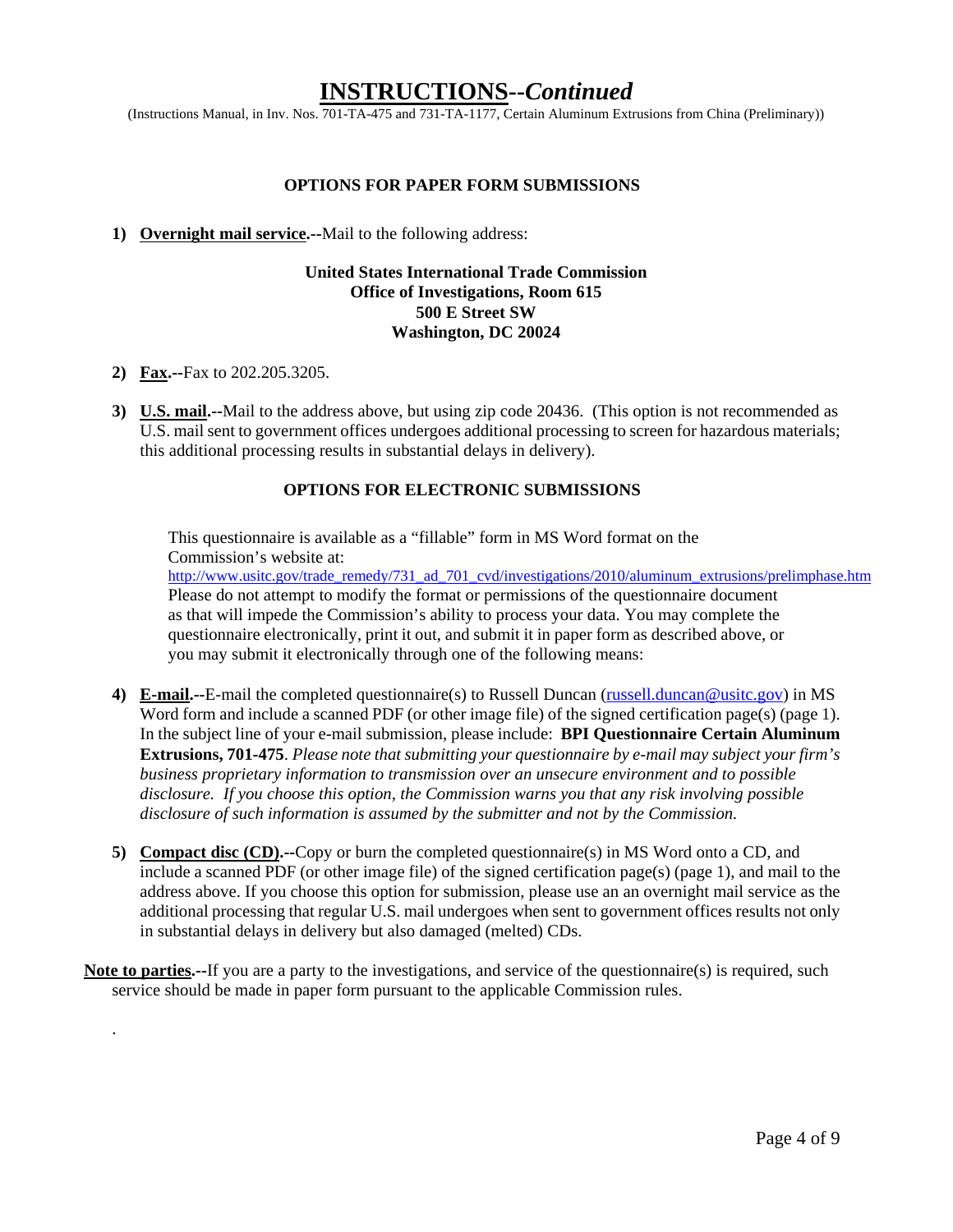### **DEFINITIONS**

(Instructions Manual, in Inv. Nos. 701-TA-475 and 731-TA-1177, Certain Aluminum Extrusions from China (Preliminary))

**Certain Aluminum Extrusions.--**Certain aluminum extrusions are shapes and forms, produced via an extrusion process, of aluminum alloys having metallic elements falling within the alloy series designations published by The Aluminum Association commencing with the numbers 1, 3, and 6 (or proprietary equivalents or other certifying body equivalents) (often considered "soft" aluminum alloys). Certain aluminum extrusions are produced and imported in a wide variety of shapes and forms, including, but not limited to, hollow profiles, other solid profiles, pipes, tubes, bars, and rods. Certain aluminum extrusions that are subsequently drawn are also included in the scope.

Certain aluminum extrusions are produced and imported with a variety of coatings, finishes, and types of fabrication, including: (1) coated or finished aluminum extrusions meeting the criteria above that include, but are not limited to, extrusions that are mill finished (*i.e.*, without any coating or further finishing), brushed, buffed, polished, anodized (including bright-dip), liquid painted, or powder coated; (2) further fabricated aluminum extrusions meeting the criteria above that include, but are not limited to, extrusions that are cut-to-length, machined, drilled, punched, notched, bent, or stretched; and (3) aluminum extrusions meeting the criteria above that may also be taped or coated *(e.g.*, with plastic) to protect finishes. The subject merchandise includes certain aluminum extrusions that are coated, finished, fabricated, or any combination thereof, and regardless of tape, plastic, or other protective coatings.

Certain aluminum extrusions may also be described as parts for products that are assembled or otherwise further processed after importation, including, but not limited to, window frames, door frames, solar panels, curtain walls, or furniture. Such parts that otherwise meet the definition of certain aluminum extrusions are included in the scope. The scope includes certain aluminum extrusions that are partially assembled into subassemblies of finished merchandise, whether or not the extrusions are attached by welding or fasteners. Further, the subject merchandise may be identified as other goods, *e.g.* heat sinks, door thresholds, or carpet trim. Such goods that otherwise meet the definition of certain aluminum extrusions (above) regardless of their product label are included in the scope.

- **Excluded products.--**The scope excludes final finished goods containing aluminum extrusions that are imported in finished form, *i.e.*, fully and permanently assembled, such as finished window frames, door frames, picture frames, and solar panels. The scope also excludes unassembled final finished goods containing aluminum extrusions, *e.g.* "kits," that, at the time of importation, contain all of the necessary parts to assemble the finished goods. The scope also excludes aluminum alloy sheet or plates produced by other than the extrusion process; aluminum products produced by the casting method; pure, unwrought aluminum in any form; and aluminum extrusions falling within alloy series designations of The Aluminum Association commencing with the numbers 2, 5, and 7.
- **Applicable HTSUS numbers.--**Imports of the subject merchandise are primarily provided for under the following categories of the Harmonized Tariff Schedule of the United States ("HTSUS"): 7604.21.0000, 7604.29.1000, 7604.29.3010, 7604.29.3050, 7604.29.5030, 7604.29.5060, 7608.20.0030, and 7608.20.0090 ("Primary HTSUS numbers"). The subject merchandise, entered as parts of other aluminum products, may be classifiable under the following additional Chapter 76 subheadings: 7610.10, 7610.90, 7615.19, 7615.20, and 7616.99 ("Secondary HTSUS numbers"). The subject merchandise, entered as extruded aluminum parts of other products, may be also classifiable under other HTS subheadings ("Other HTSUS numbers"). While HTSUS subheadings are provided for convenience and customs purposes, the written description of the scope in this proceeding is dispositive.

#### **Applicable HTSUS numbers.--***Continued*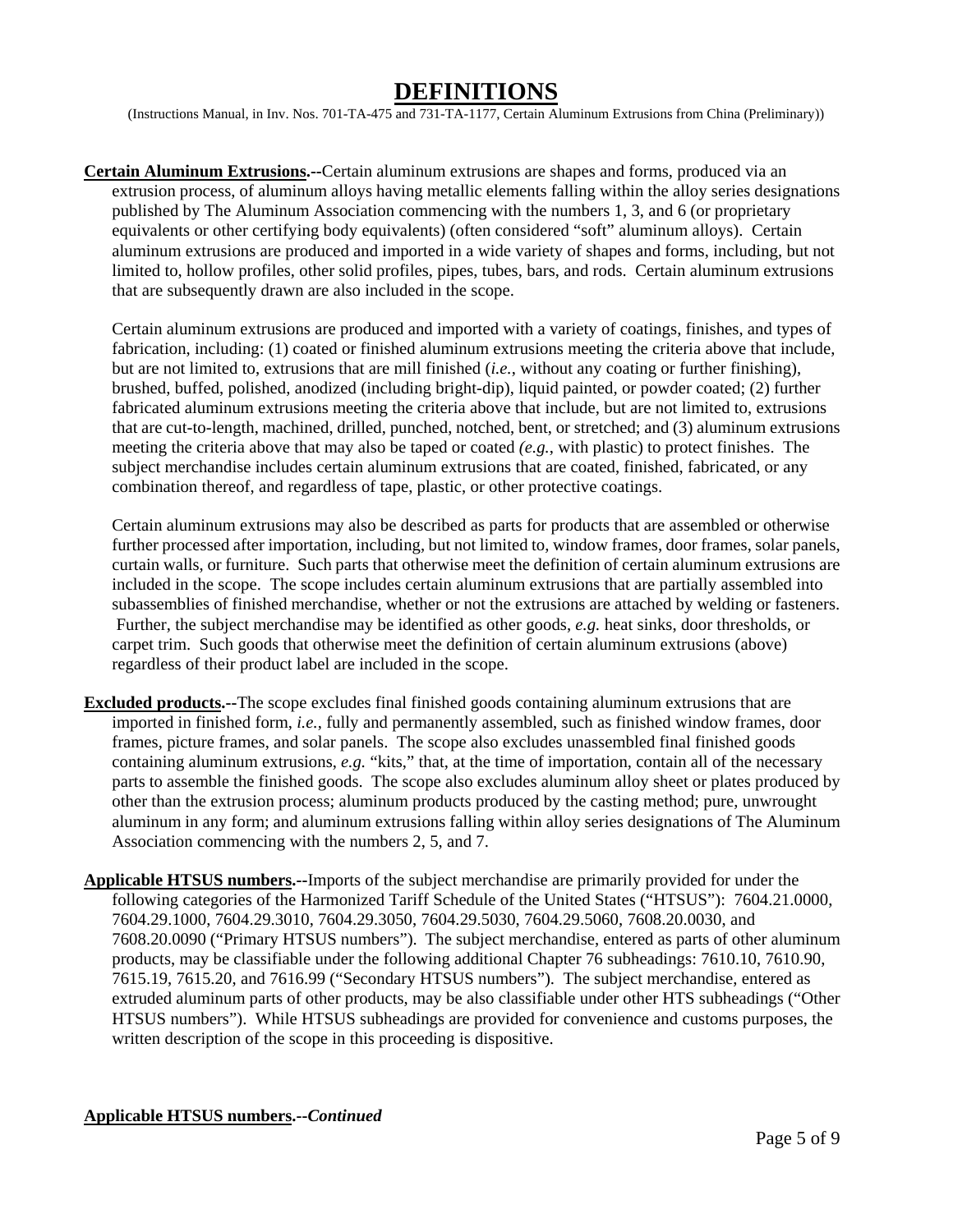(Instructions Manual, in Inv. Nos. 701-TA-475 and 731-TA-1177, Certain Aluminum Extrusions from China (Preliminary))

| Primary HTSUS numbers   | These are believed to be the<br>HTSUS numbers under which<br>most certain aluminum extrusions<br>are classified for Customs'<br>purposes.                                                                                                                                                                                     | 7604.21.0000<br>7604.29.1000<br>7604.29.3010<br>7604.29.3050<br>7604.29.5030<br>7604.29.5060<br>7608.20.0030<br>7608.20.0090                                                                                                                                                                                                                                                                                                                 |
|-------------------------|-------------------------------------------------------------------------------------------------------------------------------------------------------------------------------------------------------------------------------------------------------------------------------------------------------------------------------|----------------------------------------------------------------------------------------------------------------------------------------------------------------------------------------------------------------------------------------------------------------------------------------------------------------------------------------------------------------------------------------------------------------------------------------------|
| Secondary HTSUS numbers | These are believed to be additional<br>HTSUS numbers under which<br>some certain aluminum extrusions<br>meeting the written description<br>provided above could be properly<br>classified for Customs' purposes<br>(especially as parts for<br>downstream products that use<br>certain aluminum extrusions).                  | 7610.10.0010<br>7610.10.0020<br>7610.10.0030<br>7610.90.0020<br>7610.90.0040<br>7610.90.0060<br>7610.90.0080<br>7615.19.1015<br>7615.19.1025<br>7615.19.3015<br>7615.19.3025<br>7615.19.5020<br>7615.19.5040<br>7615.19.7035<br>7615.19.7045<br>7615.19.7060<br>7615.19.9000<br>7615.20.0000<br>7616.99.1000<br>7616.99.5020<br>7616.99.5030<br>7616.99.5040<br>7616.99.5050<br>7616.99.5060<br>7616.99.5070<br>7616.99.5075<br>7616.99.5090 |
| Other HTSUS numbers     | Certain aluminum extrusions may<br>be properly classified under a<br>variety of other HTSUS numbers<br>besides the primary and secondary<br>HTSUS numbers listed above<br>(especially if these extrusions are<br>labeled by end use purpose, e.g.,<br>heat sinks, boiler tubing, door<br>thresholds, carpet trim, et cetera). | To be defined in your firm's<br>questionnaire response.                                                                                                                                                                                                                                                                                                                                                                                      |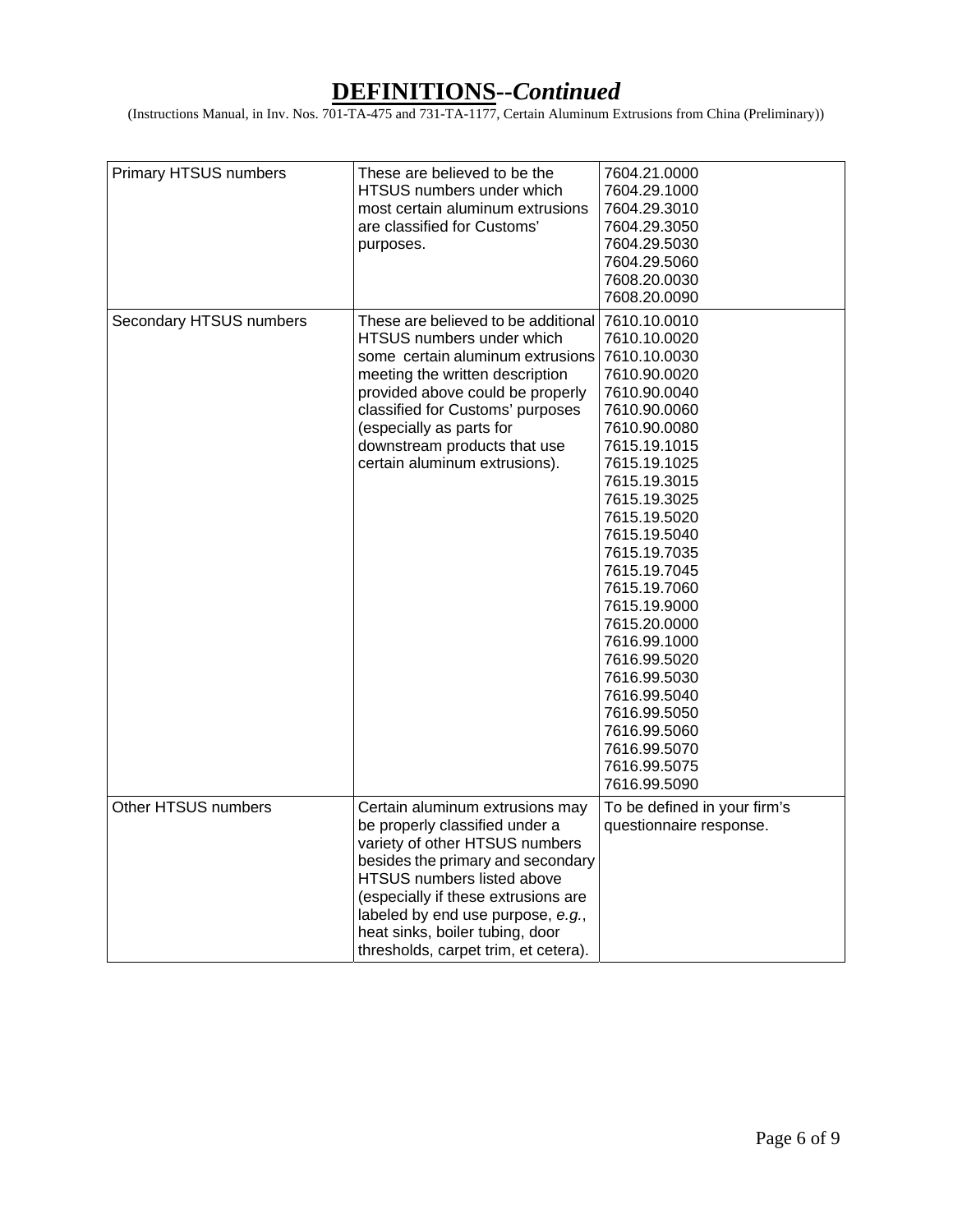(Instructions Manual, in Inv. Nos. 701-TA-475 and 731-TA-1177, Certain Aluminum Extrusions from China (Preliminary))

- **Market Sectors.--**Major end-use applications for certain aluminum extrusions as defined by the Aluminum Extruders Council.
	- **Building and Construction.--**Windows, doors, railings, high-rise curtainwall, highway and bridge construction, framing members, other various structures
	- **Transportation.--**Automotive (cars, buses, trucks, trailer/van/container vehicles), heavy rail, light rail and other mass transit vehicles, recreational vehicles, aircraft, aerospace, marine; Spotlight publication
	- **Engineered Products.--**Consumer and commercial products air conditioners, appliances, furniture, lighting, sports equipment, personal watercraft; electrical power units, heat sinks, coaxial cables, bus bars; machinery & equipment, food displays, refrigeration; medical equipment, display structures, laboratory equipment and apparatus.
- **Firm.--**An individual proprietorship, partnership, joint venture, association, corporation (including any subsidiary corporation), business trust, cooperative, trustee in bankruptcy, or receiver under decree of any court.
- **Related firm.--**A firm that your firm solely or jointly owned, managed, or otherwise controlled; a firm that solely or jointly owned, managed, or otherwise controlled your firm; and/or a firm that was solely or jointly owned, managed, or otherwise controlled by a firm that also solely or jointly owned, managed, or otherwise controlled your firm.
- **Establishment.--**Each facility of a firm in the United States involved in the production, importation, and/or purchase of certain aluminum extrusions (as defined above), including auxiliary facilities operated in conjunction with (whether or not physically separate from) such facilities.
- **United States.--**For purposes of this investigation, the 50 States, Puerto Rico, the U.S. Virgin Islands, and the District of Columbia.
- **Importer.--**Any person or firm engaged, either directly or through a parent company or subsidiary, in importing certain aluminum extrusions (as defined above) into the United States from a foreign manufacturer or through its selling agent.
- **Imports.--**Those products identified for Customs purposes as imports for consumption for which your firm was the importer of record (i.e., was responsible for paying any import duty) or consignee (i.e., to which the merchandise was first delivered).
- **Import quantities.**--Quantities reported should be net of returns.
- **Import values.--**Values reported should be landed, duty-paid values at the U.S. port of entry, including ocean freight and insurance costs, brokerage charges, and import duties (*i.e.*, all charges except inland freight in the United States).
- **Purchaser.--**Any person or firm engaged, either directly or through a parent company or subsidiary, in purchasing certain aluminum extrusions (as defined above) from another firm that produces, imports, or otherwise distributes certain aluminum extrusions. A retail firm that is the importer of record may be considered a purchaser.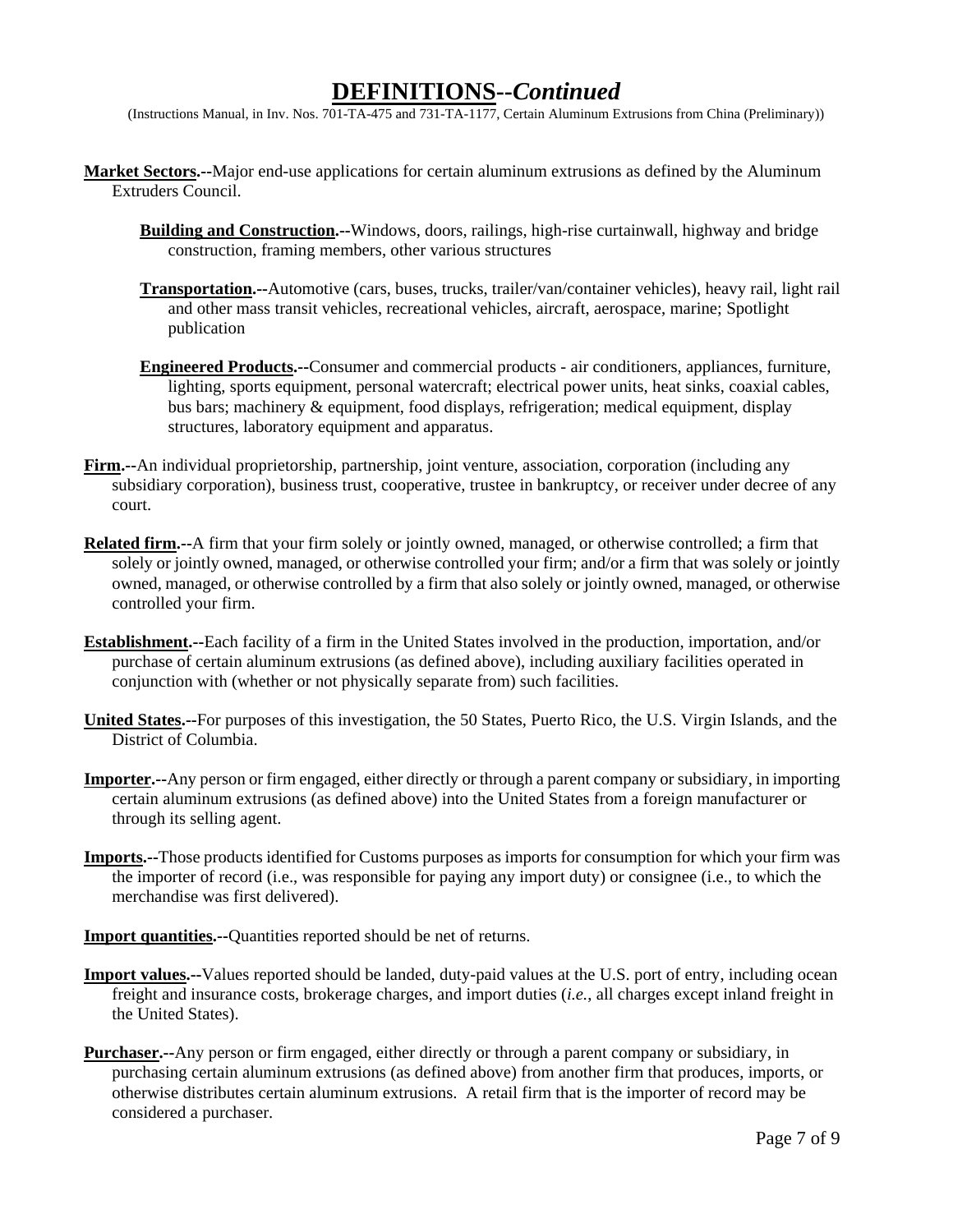(Instructions Manual, in Inv. Nos. 701-TA-475 and 731-TA-1177, Certain Aluminum Extrusions from China (Preliminary))

- **Purchases.--**Purchases from all sources, *not* including direct imports from foreign producers (which should be reported as imports in a U.S. importers' questionnaire).
- **Purchase quantities.--**Quantities reported should be net of returns.
- **Shipments.--**Shipments of products produced in or imported by your U.S. establishment(s). Include shipments to the contracting firm of product produced by your firm under a toll agreement.

**Shipment quantities.--**Quantities reported should be net of returns.

**Shipment values.--**Values reported should be net values (*i.e.*, gross sales values less all discounts, allowances, rebates, prepaid freight, and the value of returned goods), f.o.b. your U.S. point of shipment. The value of domestic shipments to the contracting firm under a toll agreement is the conversion fee (including profit).

#### **Types of shipments:**

- **U.S. shipments.--**Commercial shipments, internal consumption, and transfers to related firms within the United States.
	- **Commercial shipments.--**Shipments, other than internal consumption and transfers to related firms, within the United States.

**Internal consumption.--**Product consumed internally by your firm.

**Transfers to related firms.--**Shipments made to related domestic firms.

**Export shipments.--**Shipments to destinations outside the United States, including shipments to related firms.

**Inventories.--**Finished goods inventory, not raw materials or work-in-progress.

The following definitions apply only to the **U.S. PRODUCERS' QUESTIONNAIRE**:

- **Average production capacity.--**The level of production that your establishment(s) could reasonably have expected to attain during the specified periods. Assume normal operating conditions (*i.e.*, using equipment and machinery in place and ready to operate; normal operating levels (hours per week/weeks per year) and time for downtime, maintenance, repair, and cleanup; and a typical or representative product mix).
- **Toll agreement.--**Agreement between two firms whereby the first firm furnishes the raw materials and the second firm uses the raw materials to produce a product that it then returns to the first firm with a charge for processing costs, overhead, *etc*.
- **Production.--**All production in your U.S. establishment(s), including production consumed internally within your firm and production for another firm under a toll agreement.
- **PRWs.--**Production and related workers ("PRWs"), including working supervisors and all nonsupervisory workers (including group leaders and trainees) engaged in fabricating, processing, assembling, inspecting, receiving, storage, handling, packing, warehousing, shipping, trucking, hauling, maintenance, repair, janitorial and guard services, product development, auxiliary production for plant's own use (e.g., power